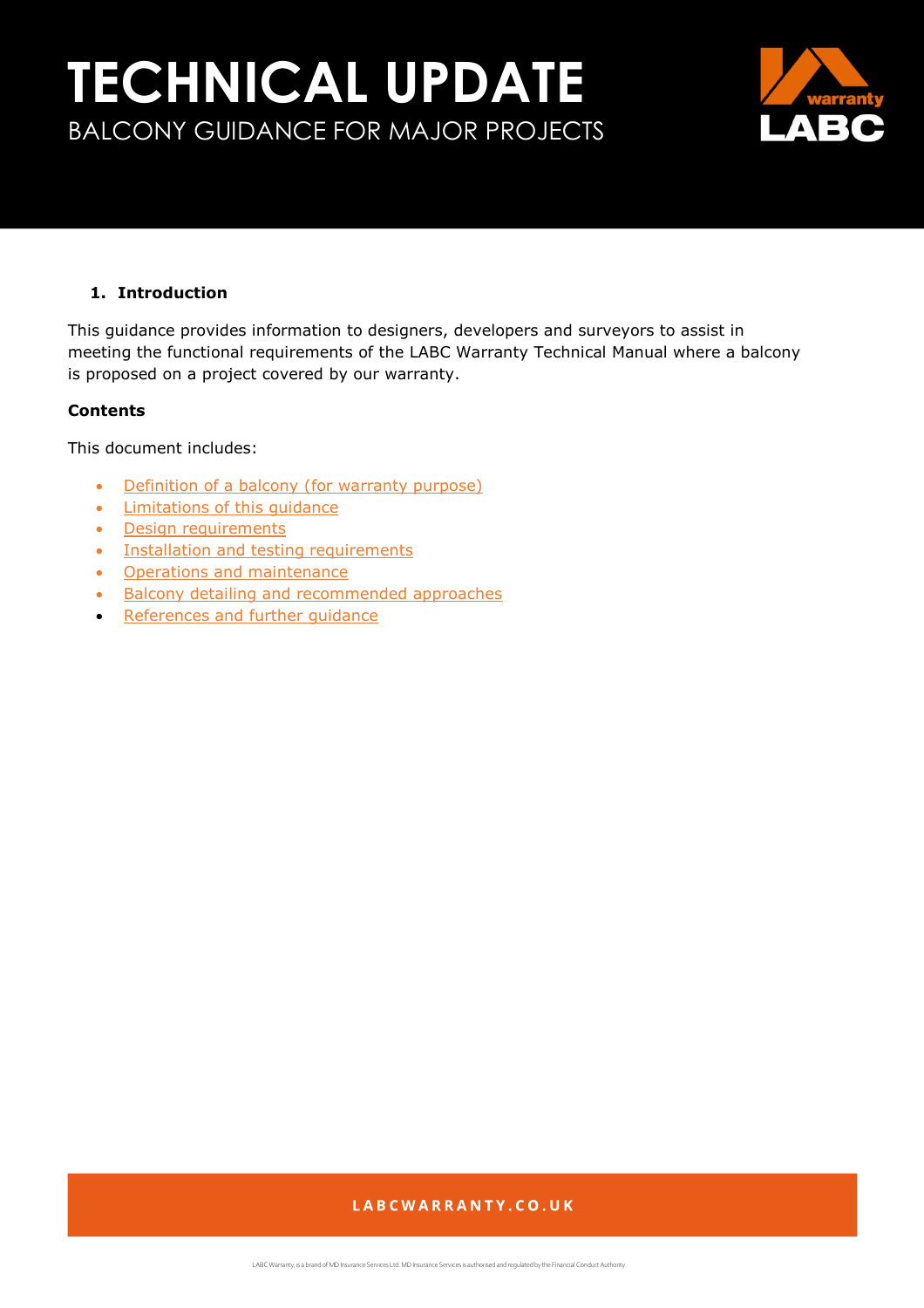

## <span id="page-1-0"></span>**2. Definitions**

A balcony is a building component which is an accessible external amenity platform above ground level which is exterior to and with direct access from a building. A balcony can project beyond the walls of a building; it can be formed within a recess of a building; or it can be a hybrid of both as further explained below. A balcony does not form part of the thermal envelope, e.g. not forming a roof. This guide relates to balconies and not terraces and the guidance relating to roofs in the technical manual should be followed where a 'terrace forming a roof' is proposed.

## *Projecting balcony*

An accessible external amenity platform affixed to the exterior of a building above ground level exterior to and with direct access from a building

## *Enclosed balcony or Inset balcony*

Accessible external amenity platform that is protected from rain ingress by a roof or balcony above and a wall(s) or weather screen to the sides.

## *Semi-inset balcony*

An accessible external amenity platform affixed to the exterior of a building which is in any way set back into the main wall line or thermal envelope of the elevation. Where this forms part of the thermal envelope the designer will need to for the purposes of the drainage design consider this to be a roof terrace.

## *Roof terraces*

A roof terrace is a roof with general pedestrian access. It may form a floor which may be utilised for use and enjoyment of amenity or maintenance activities. A terrace is a roof for the purposes of waterproofing and the design of waterproofing and drainage. Guidance in the technical manual relevant to flat roofing should be followed to meet the relevant functional requirements.

Attention should be drawn to regulations regarding combustibility for the outer weather screen in terms of The Building (Amendment) Regulations 2018, Regulation 7(2).' e.g. laminated glass/ fire tests for systems.

## *Winter Garden*

An enclosed balcony is sometimes referred to as a "Winter Garden". Due to the variation in levels of enclosure these can be in some cases considered a habitable room and care regarding the assessment of key criteria such as structural robustness, escape from fire and potential fire spread, condensation risk and moisture penetration, acoustics, ventilation,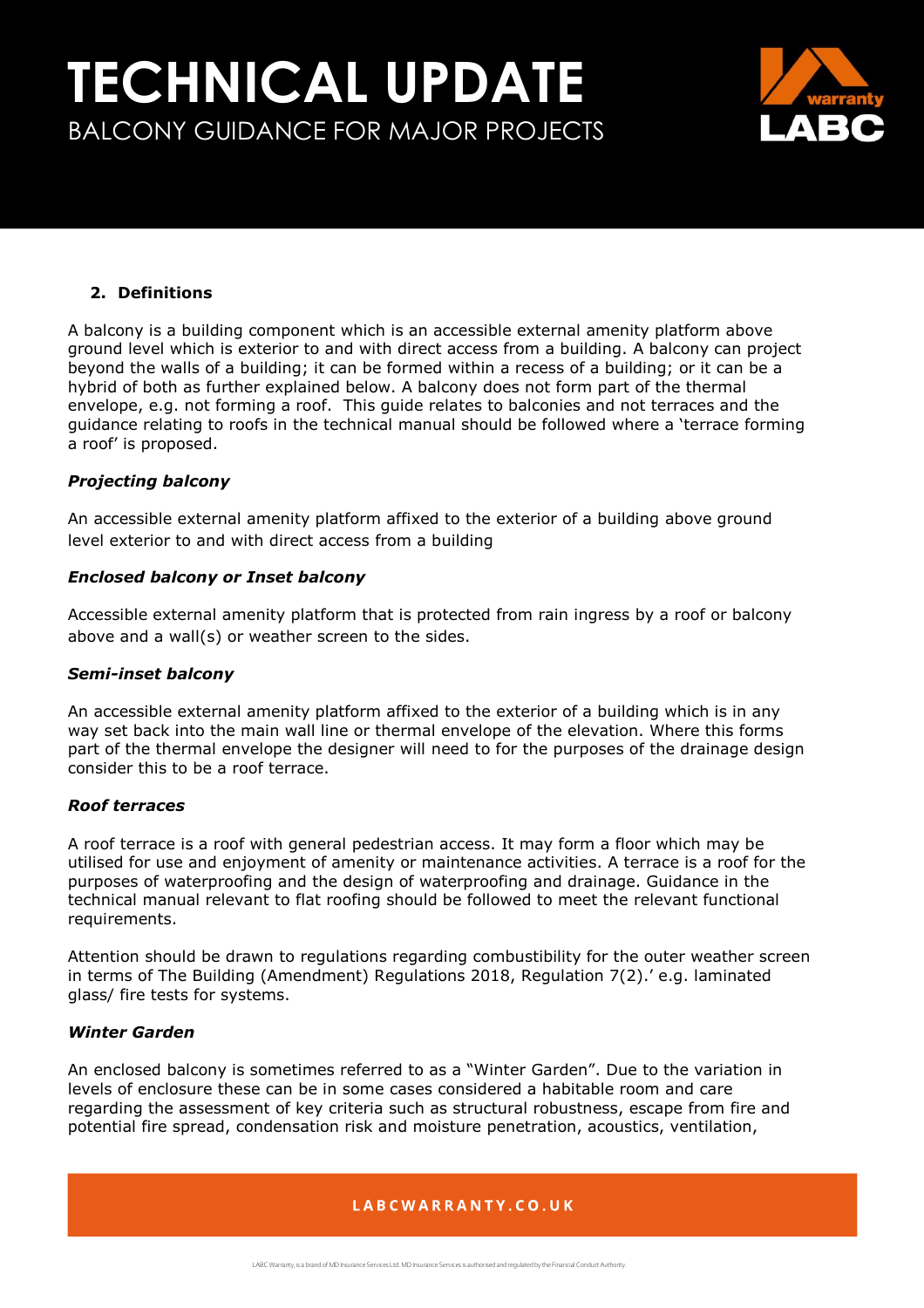

heating and cooling, protection from falling and safe breakage including appropriate glazing specifications, thermal performance and accessibility will need to be assessed on a case by case basis.

*[Back to contents](#page-0-0)*

## LABCWARRANTY.CO.UK

LABC Warranty, is a brand of MD Insurance Services Ltd. MD Insurance Services is authorised and regulated by the Financial Conduct Authority.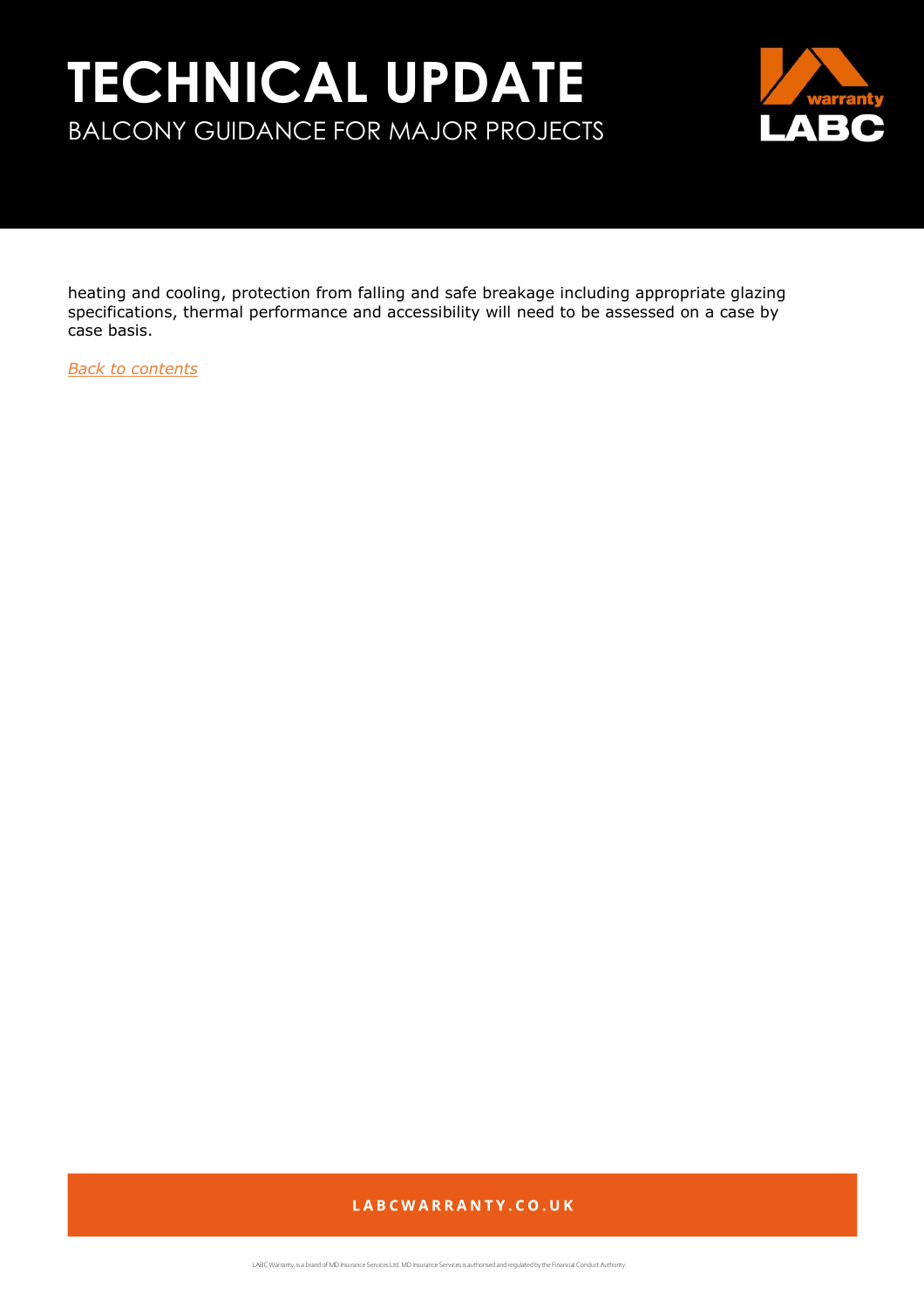

## <span id="page-3-0"></span>**3. Limitations of this guidance**

The guidance is not prescriptive and provides an outline as to approaches which when considered on a site specific basis may be deemed acceptable and following the guidance provided, the project team must be aware that it is not a guarantee of acceptability in its own right.

This update will provide technical guidance regarding the common types of balconies and the key risks to consider in the design and strategies to overcome those risks.

This guidance focuses on buildings which has**: six storeys or greater,** rather than buildings that have a storey height greater than 18m as defined in Diagram D4 of Approved Document B: Volume 1.

Also:

- For warranty purposes, all proposals for above-ground attenuation surfaces are considered on a case-by-case basis due to the developing nature of guidance available
- This guidance is not intended as a standalone design guide and is intended to supplement the Technical Manual and does not include full details of what must be considered to comply with other associated design guides
- The Technical Manual and the functional requirements which are to be met can be [found here](https://info.labcwarranty.co.uk/technical-manual)
- Loadings applied must be checked and approved by the structural engineer for the design
- Deflection must be considered by the designer as part of the overall design

*[Back to contents](#page-0-0)*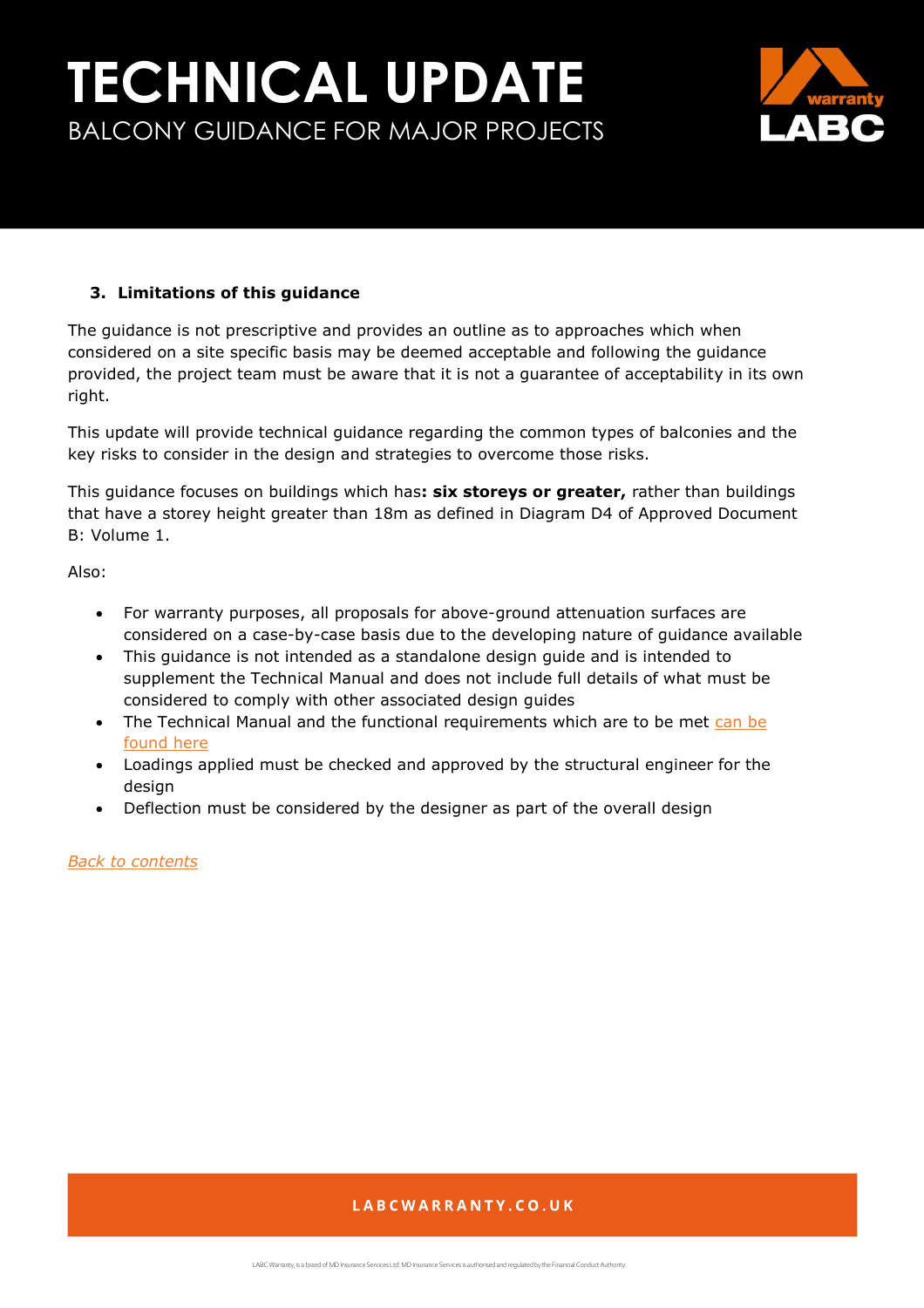

## <span id="page-4-0"></span>**4. Design Requirements**

### **Drawing submission**

As a minimum, the design team should prepare the following drawing for review:

- 1. Balcony plan and section detail including consideration of structural connection to the building, threshold detailing including
- a) Weatherproofing and support of the threshold,
- b) Provision of thermal breaks,
- c) Drainage fall direction(s),
- d) Outlet location(s),
- e) Overflow location(s)
- f) Details of the provision of pedestrian surface support structure where appropriate
- g) Details of the provision of guarding including parapet walls and balustrading used as guarding, should be designed in accordance with BS EN 1991-1-1 to resist horizontal loading and as required by the building regulations
- 2. Structural design package
- 3. Submission of 3<sup>rd</sup> party accreditation documentation for the products proposed and where materials are specified, provide detail as to how the structure will achieve the functional requirement of a 60 year lifespan.

## **Meeting building regulations**

The designer must ensure that requirements relating to all building regulations are achieved. The designers attention is particularly drawn to Approved Document A, B, C, E, F, H, K, and M in relationship to balconies and compliance with these requirements through the employment of the guidance in the relevant Approved Document or referenced guidance within that Approved Document when appropriately applied will tend to support a suitable design approach.

The developer and the builder must comply with building regulations and the authorised building control body involved inspects their work. In undertaking the inspections and performing their role, the surveyor is not assuming any duty or responsibility or assurance that the work has been completed to any particular standard.

### **Warranty limitations**

The designer must be aware of the specific scope of the LABC Warranty policy in context of the limitations of the Technical Manual guidance compared with additional requirements contained within other standards e.g. BS 8579: 2020, which may extend beyond the scope of our requirements. The designer may consider their own design, aims beyond the minimum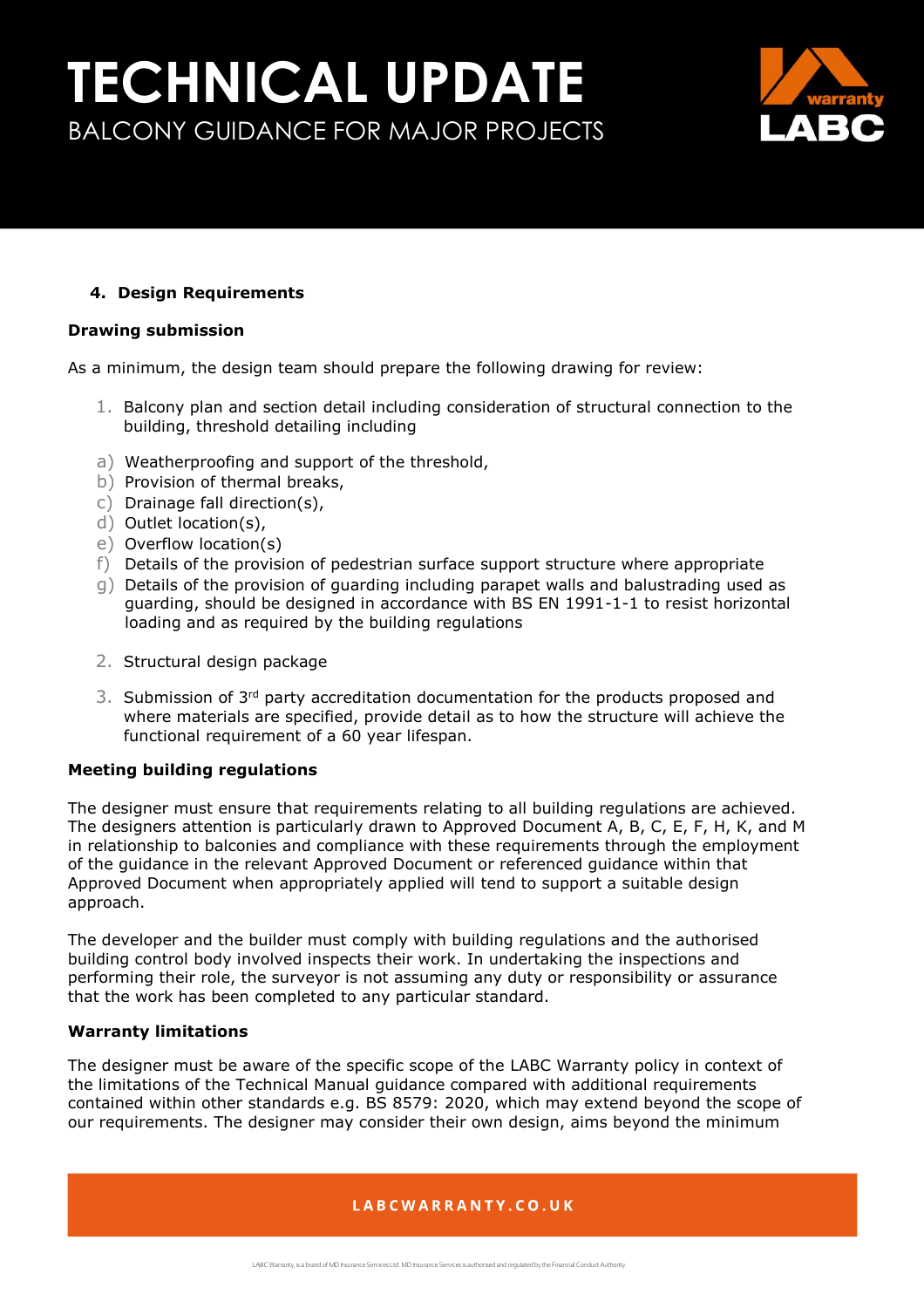

requirements of the Technical Manual in any specification and in this instance BS 8579: 2020 may be consulted by the designer. The aim of this guidance is to highlight the minimum requirements relating to the design and construction of balconies against the requirement of the Technical Manual.

### *[Back to contents](#page-0-0)*

### <span id="page-5-0"></span>**Guidance relating to all balcony types:**

### **Weather tightness, upstands and fall**

The key to the successful incorporation of any balcony is the detailing and construction of the interface with the building envelope. Upstands and comprehensive detailing ensure the building is protected from water ingress and the damaging effects of poorly controlled water. Falls to a minimum of 1:80 are to be provided to all balcony drainage types to promote moisture migration. Where falls are created, screeds may be employed. Screeds might be of heavy or lightweight aggregate, and be cement or bitumen-bonded; the added weight of a screed increases deflection of the slab. The insulation value of a lightweight screed should be taken into account when assessing the risk of interstitial condensation. The recommended thickness of a cementitious screed-to-falls bonded to a concrete slab is 40 mm nominal (25 mm minimum at any point) and the construction of upstands should take into account the necessary thickness of the screed. For thinner, liquid based screeds such as Poly Methyl Methacrylate (PMMA) screeds may be considered for use with typically reduced thicknesses when compared with cementitious screeds but must be carefully specified and applied in line with the manufacturers requirements.

### **Structural durability**

The structure of the balcony is considered part of the home and therefore the functional requirements relating to durability of the structure of a balcony will apply, namely: **The structure shall, unless specifically agreed otherwise with the warranty provider, have a life of not less than 60 years. Individual components and assemblies, not integral to the structure, may have a lesser durability, but not in any circumstances less than 15 years.**

Resultantly, components transferring load from parts of a balcony to the main structure of the building should have a service life equal to that of the primary structure of the building which for the purposes of warranty. Care and attention is needed to check that protection coatings for lightweight construction are appropriately specified.

For example, hot dip galvanizing to BS EN ISO 1461 with a minimum average coating of 85μm on steel of 6mm or more thick has an average life expectancy of more than 50 years in the UK in low exposure conditions. Due diligence will need to be shown in material selection to ensure durability is appropriately specified.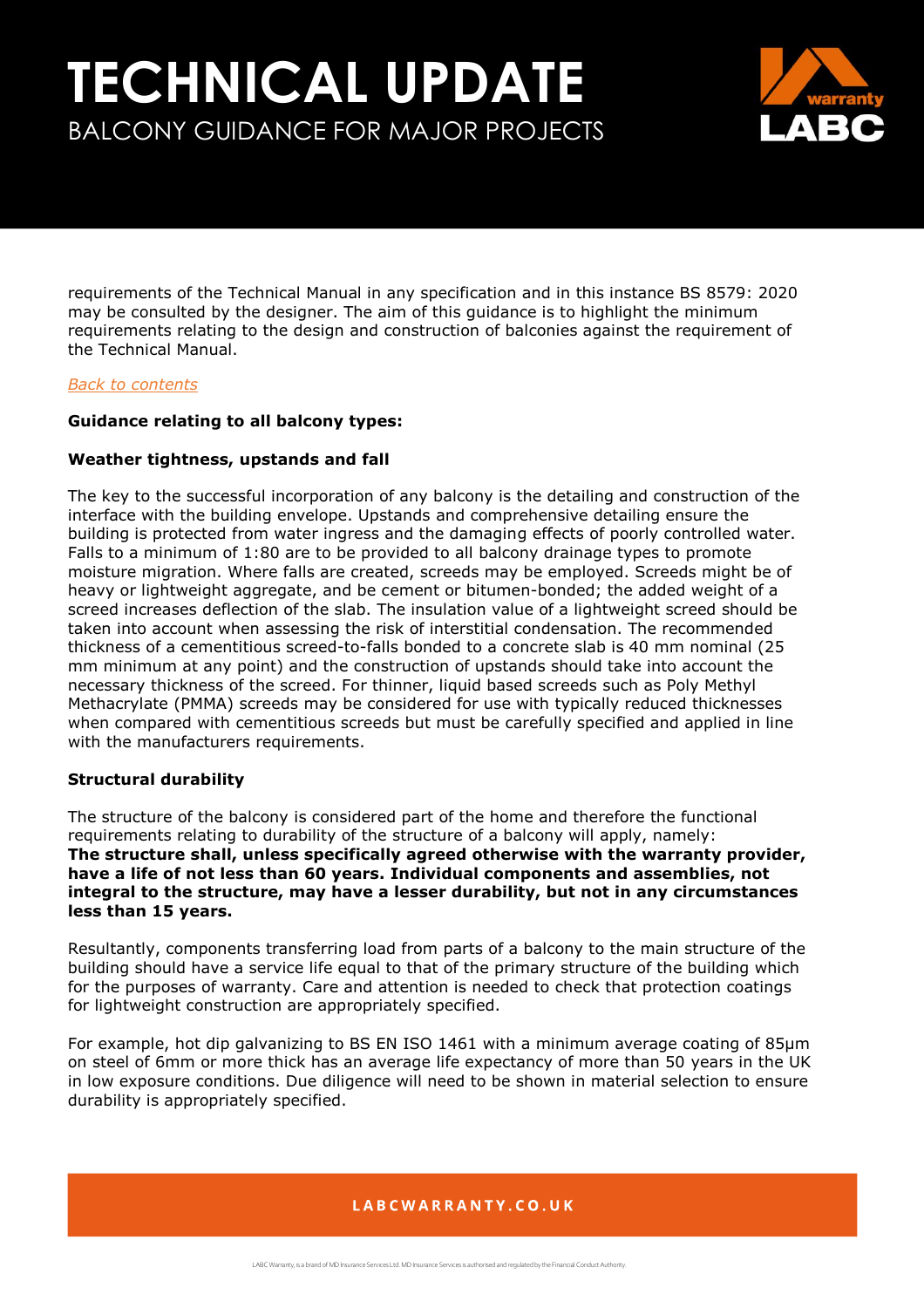

Attention will be required in order to ensure that the materials used are suitable to achieve the intended lifespan. For example, materials should be suitably protected against corrosion, see 'Appendix C - [Materials, Products, and Building Systems' of our Technical Manual](https://info.labcwarranty.co.uk/technical-manual-apc) for further information.

A detailed design will need to be provided to evidence that the balcony structure and its affixation to the main building will be suitably provided. A testing and quality assurance plan for fixings, including those related to the balcony should be discussed with your Major Projects Manager.

## **Wind and vibration**

Lightweight support structures, such as free-cantilevered steel balconies, can be prone to vibration due to wind or people movement. Structural engineers must take account of potential vibration effects due to orientation or location of balconies.

For buildings taller than 50 m, or with unconventional (e.g. non-rectangular) layouts, or in close proximity to other tall buildings, net wind pressures on guarding should be determined through detailed scale-model wind tunnel tests in accordance with BS EN 1991-1-4, its UK National Annex, NA to BS EN 1991-1-4, and PD 6688-1-4. Where glazing is provided, wind load calculations should be provided prior to glazing design' for any building height/coastal location.

## **Fire safety**

It is noted that national variances in building regulations exist across the UK. The overarching principle is to engage with the building control body relevant to that nation to ensure that the building regulation requirements are met. It is recommended as a starting point that the designer is to ensure that any constituent materials of the balcony contains materials of European Classification A2-s1, d0 or A1, classified in accordance with BS EN 13501-1:2018 unless directed as exempt under Regulation 7(3) of The Building (Amendment) Regulations 2018. Where the approach is proposed to be varied this must be made clear to LABC Warranty as early as possible.

A key risk includes ensuring the appropriate specification of compartmentation at the slab edge. The designer is recommended to provide an outline coordination elevation drawing to allow for setting out and understanding of the conflict that may occur between the various interfaces between the balcony structures, to ensure that potential clashes are anticipated.

Balconies supported by brackets fixed back to the structure of the building, passing through the wall cavity must ensure that fire separation is continuous and that no routes for the passage of smoke, flame or hot gases are created. Any such design shall only be suitable where test evidence exists to prove the performance of the bracket in continuation of the fire performance across the whole of the area where the balcony adjoins the building.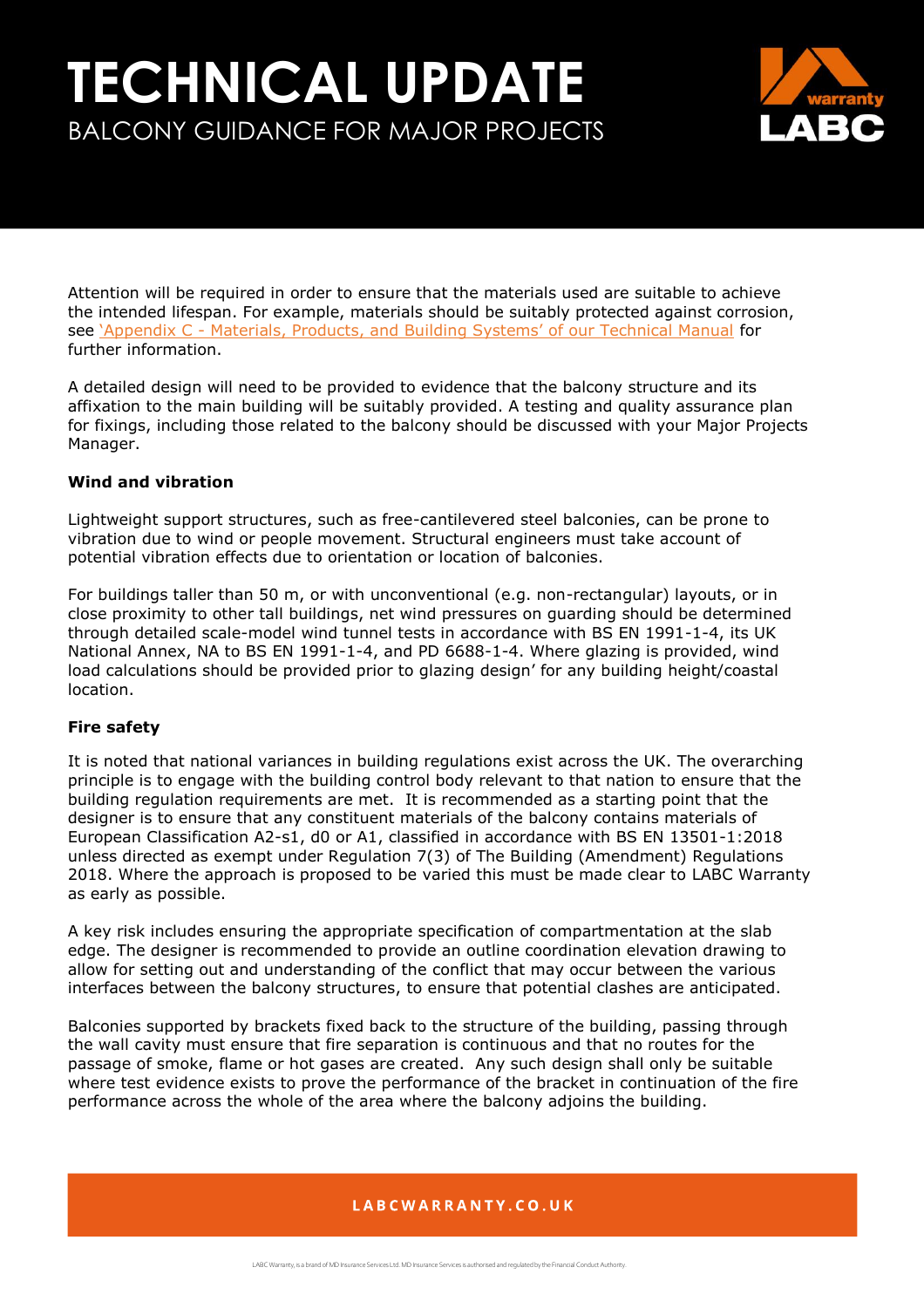

Please consult Local Authority Building Control or your building control body to ensure that all products in the balcony meet the necessary building regulation requirements. It is recommended a table listing each and every component product, the combustibility rating of that product and the test evidence or third party accreditation is recorded.

*[Back to contents](#page-0-0)*

## LABCWARRANTY.CO.UK

LABC Warranty, is a brand of MD Insurance Services Ltd. MD Insurance Services is authorised and regulated by the Financial Conduct Authority.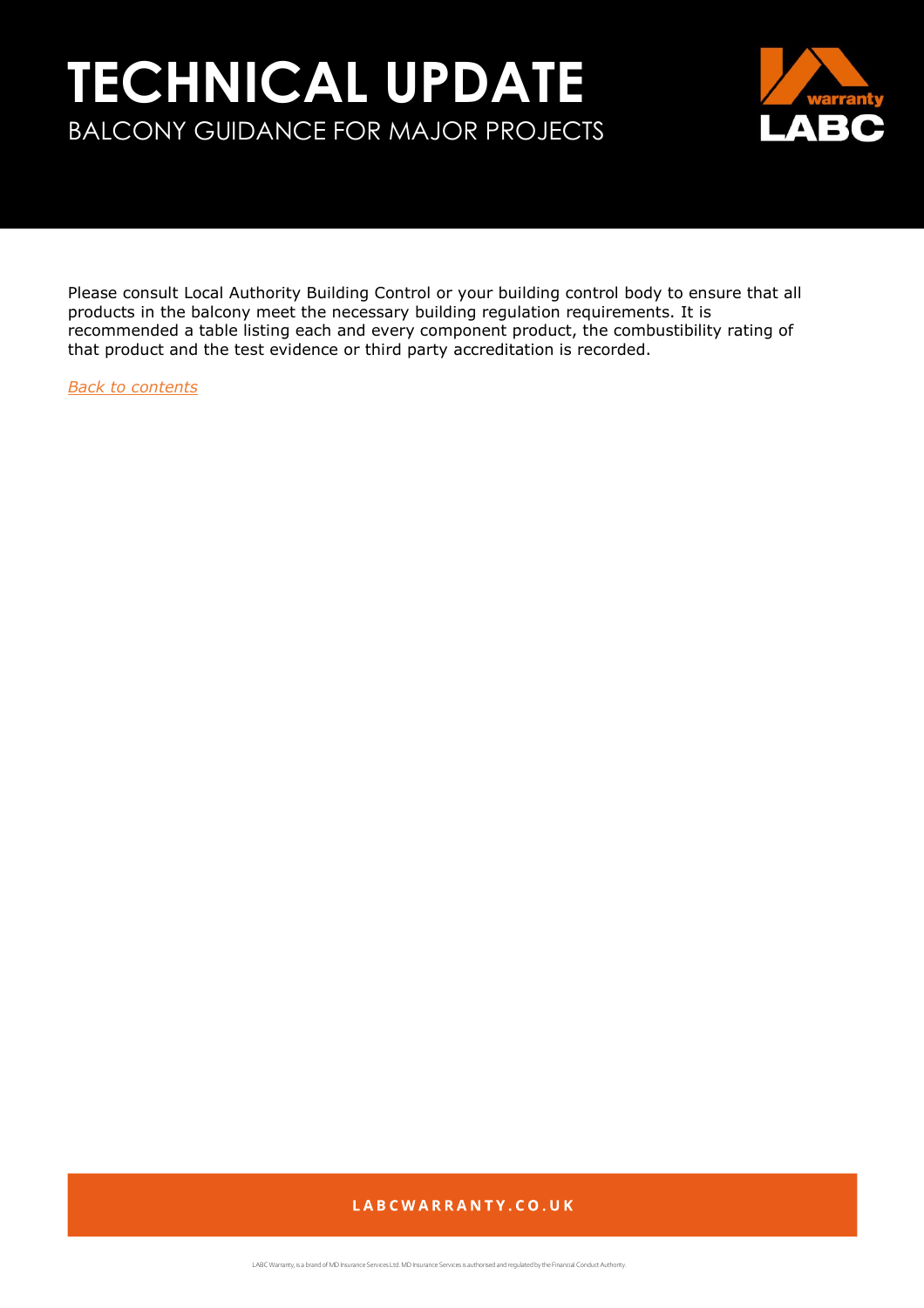

### **Thermal performance**

Where a balcony or terrace structure is formed as a contiguous part of the building structure, the interface between the balcony structure and the adjacent floor structure is most likely to be a geometric linear thermal bridge. If the surface temperature factor (fRSi) is controlled incorrectly, thermal bridging is likely to result in condensation and mould growth problems. Appropriate thermal breaks must be specified in this location and 2D thermal analysis for simple junctions or 3D for complex junctions, ensuring that the surface temperature is controlled.

Similarly, where a balcony or terrace structure is formed as a contiguous part of the building structure, the interface between the balcony structure and the adjacent floor structure is most likely to be a geometric linear thermal bridge and thermal separation is to be provided. Resultantly thermal breaks are likely to be required in this location. It is the responsibility of the designer to ensure condensation risk is sufficiently mitigated.

### **Specification of guarding**

All guarding forming fall arrest from height, including walls used as guarding must be designed in accordance with BS EN 1991-1-1 to resist horizontal loading and as required by Part A, B, K and M of the Building Regulations.

Guidance on the design of barriers is given in BS 6180, and this Standard is referred to in Approved Documents K for both England and Wales, and in Technical Booklet H for Northern Ireland. The Technical Handbooks for Scotland do not refer to BS 6180 in the section on barriers.

## **Required Barrier Height**

For England and Wales, Approved Document K requires protection at any change of level of at least 600mm in dwellings, or 380mm (or the height of two risers on stairs) in buildings other than dwellings. In a non-dwelling it is reasonable to assume that building users may be less familiar with the building, and that there are more likely to be crowds, hence the more stringent requirement.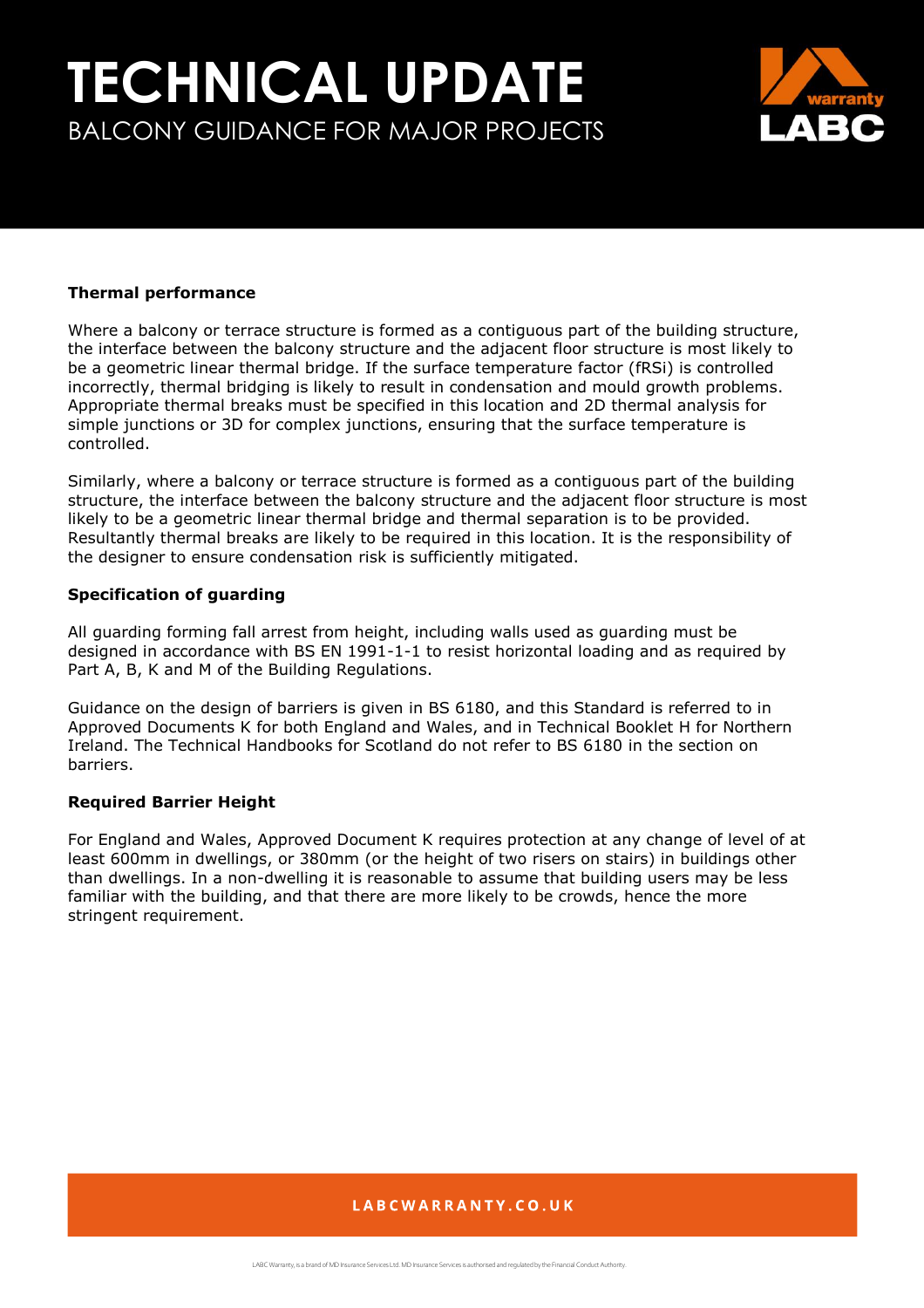

Table 1 of BS 6180 specifies minimum barrier heights for various circumstances as follows:

| Use                    | <b>Position</b>                                                     | Height   |
|------------------------|---------------------------------------------------------------------|----------|
| Single-family dwelling | Barriers in front of a window                                       | $800$ mm |
|                        | Stairs, landings, ramps, edges of internal floors                   | 900 mm   |
|                        | External balconies including Juliette balconies, edges of roofs     | 1100 mm  |
| All other uses         | Barrier in front of a window                                        | 800 mm   |
|                        | <b>Stairs</b>                                                       | 900 mm   |
|                        | Balconies and stands, etc. having fixed seating within 530 mm of    | 800 mm   |
|                        | the barrier                                                         |          |
|                        | Balconies and stands, etc. having fixed seating within 530 mm of    | 750 mm   |
|                        | the barrier, providing the sum of the barrier width and the barrier |          |
|                        | height is greater than 975 mm                                       |          |
|                        | Other positions including Juliette balconies                        | 1100 mm  |

Care and attention is raised with elaborate designs and it should be ensured guarding is not climbable.

For buildings where likely users include children under five years of age, regulations state that there should not be gaps in balustrades which permit a sphere of 100mm to pass through.

## **Glazed barriers**

Glazed barriers will require a nominated person to undertake a site specific design to ensure that the design of the guarding for the scheme is suitable and due diligence has been demonstrated. For glazed barriers there are four important criteria for the designer to satisfy:

- The barrier/glass should have sufficient strength to resist the design loads with an appropriate factor of safety
- The displacement of the barrier, under load, should be within acceptable limits for human comfort
- The barrier/glass should have reasonable resistance to accidental impact
- The post-failure behavior of the glass in a barrier should be safe and, if necessary, failed glass should retain some residual strength to preserve life safety
- The designer should clearly demonstrate how containment of the glazing will be achieved
- The designer should consider the risks associated with nickel sulphide inclusions in toughened glass and the combustibility of any interlayer for laminated glazing

A detailed design pack is to be submitted to demonstrate how these criteria will be satisfied as part of the risk management process.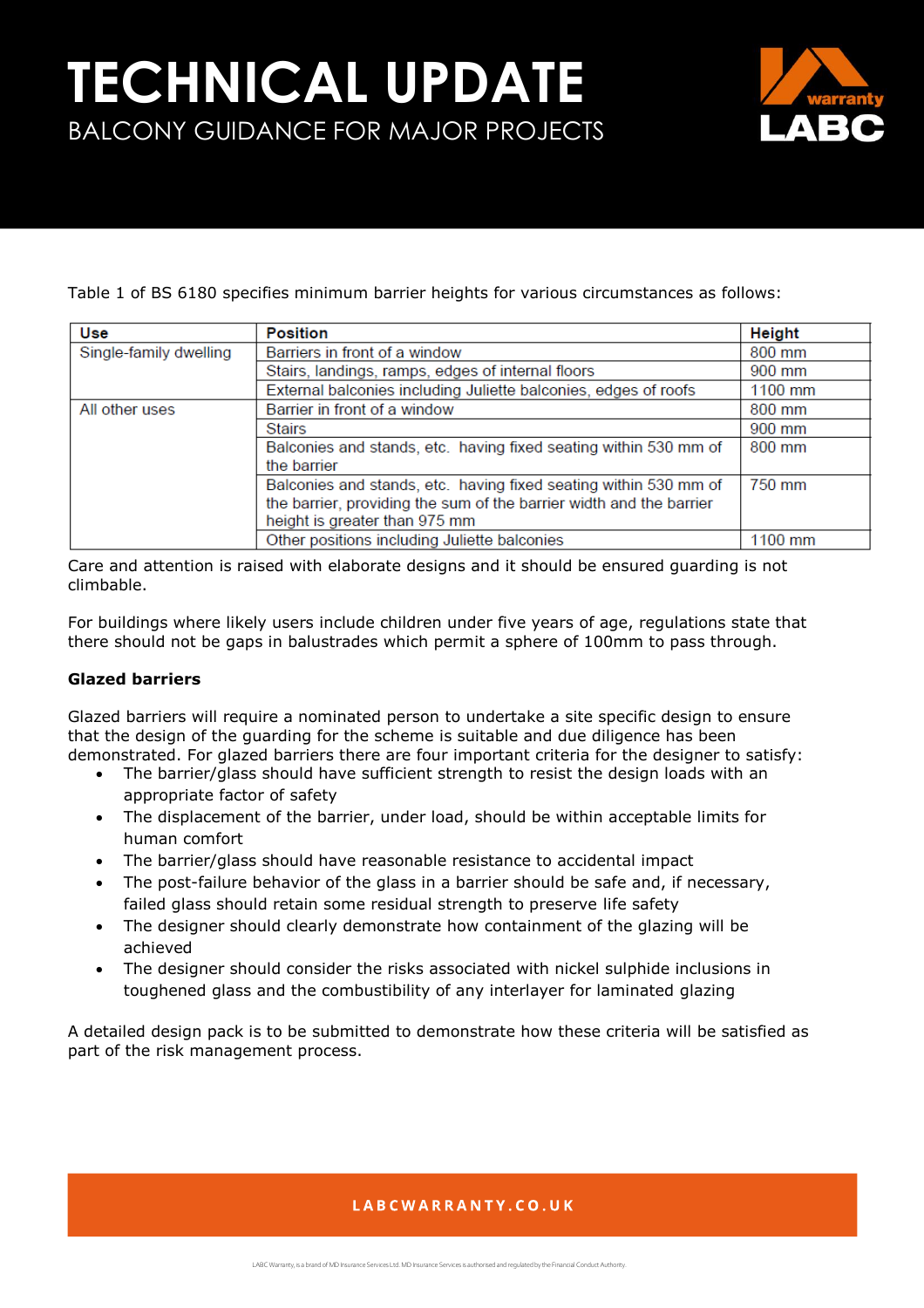

### **Drainage approaches**

Drainage is defined in this context as the management for the dispersal of water. A form of water management is required on all balconies, regardless of their surface area which may be either:

*Positively drained* - water is collected on a waterproof surface and directed to a piped outlet into the wider drainage network. A method of warning occupants in the vicinity of the building where a blockage arises in a positively drained approach where water is collected through the use of a conspicuous overflow pipe.

*Edge drained* - a design approach which allows water to quickly pass through a pedestrian surface through to a soffit collection tray or impervious surface laid to falls where it is momentarily collected and drained away from the weatherproof envelope of the building so that it does not cascade onto another balcony and discharges to a lower level where the water is appropriately managed.

**Free drained** - where a free draining approach is used, water is not collected on a membrane or impervious surface, such as a soffit collection tray but designed to instantly dissipate through a number of perforations in the balcony substrate to atmosphere so that it does not cause a risk of water ingress to the weatherproof envelope.

Products where proposed, are to be provided with 3rd party accreditation and used appropriately according to the proposed drainage approach employed. Materials where specified to provide a certain level of durability may require additional verification certification to demonstrate the required level of performance will be achieved to meet the Functional Requirements of the Technical Manual.

#### **Balcony types**:

These different approaches are only suitable based on the type of balcony proposed. These are outlined in detail as follows.

### **1. Inset or semi-Inset balcony drainage**

Requirements:

- 1. All inset or semi inset balconies must be positively drained. Other drainage approaches are not acceptable in this arrangement.
- 2. Balconies must be provided with a structurally stable substrate, which has been suitably prepared to receive a waterproofing product and suitably prepared to ensure proper adhesion i.e. remove laitance and dust
- 3. A structural upstand with a fully bonded waterproof outer membrane or coating, with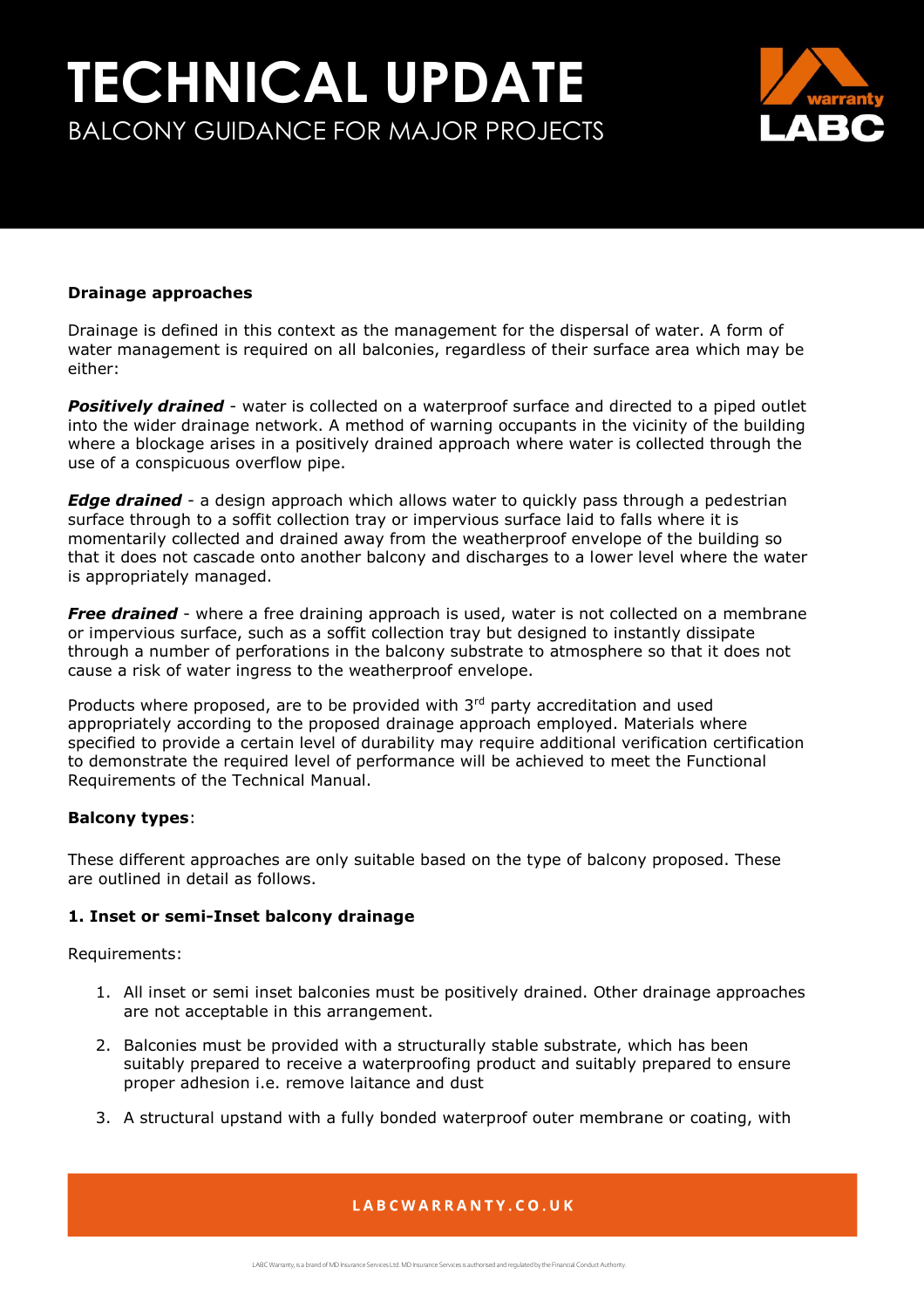

sufficient  $3^{rd}$  party accreditation for that use of at least 75mm are to be provided where level thresholds are required

- 4. A structural upstand with a fully bonded waterproof outer membrane or coating, with sufficient 3<sup>rd</sup> party is to be provided to the balcony side or "cheek" walls
- 5. The threshold sill is to be adequately supported to ensure that the dynamic load of any pedestrian traffic can be suitably supported over the long term
- 6. Thermal breaks are to be provided at any perimeter to the thermal envelope of the building
- 7. Sufficient insulation is to be provided to avoid cold bridging and reduce the risk of the potential for surface and interstitial condensation
- 8. Finished falls of at least 1:80 are to be achieved at the waterproofing level to ensure that water is able to reach an outlet.  $1$  Standing or ponding water is not acceptable and water must not backfall
- 9. The pedestrian surface where provided on a separate subframe or pedestal deck system must be provided with a 10mm gap at the threshold and any adjacent walls
- 10.Sub frames or pedestal deck systems must be designed to mitigate the potential risks of point loads on the waterproofing product which could cause localised degradation to the waterproofing system
- 11.At least one countersunk outlet of sufficient sizing is to be provided, typically 110mm will be suitable for a single balcony. Where extensive, balconies may require the submission of microdrainage calculations to BS 12056-3
- 12. Outlets must be countersunk and positioned at least 1/3 or 1m of the length of the balcony away from the threshold of the door or perpendicular to the door, whichever is the greater
- 13.At least one conspicuous overflow is to be provided to ensure that in the event of a blockage, water does not cause a risk to the threshold upstand to any door or opening becoming overwhelmed. A conspicuous overflow will ensure that in the emergency situation that the outlet is blocked, awareness is raised and it can be cleared quickly. Spillover style overflow approaches should be avoided for this reason. Typically a pipe of at least 50mm diameter protruding up at least 30mm from the waterproofing level

 $\overline{a}$ 

<sup>1</sup> Although a zero falls approach may be desirable, this can be challenging due to the requirements of Regulation 7 of the building regulations. In a zero falls arrangement typically the weight of the insulation supplied is used to compress water to encourage its dispersal to the outlet. Where insulation is not provided as it is not a heated space, or required to be of a lighter non-combustible material the action is reduced or lost and so the system cannot be effective.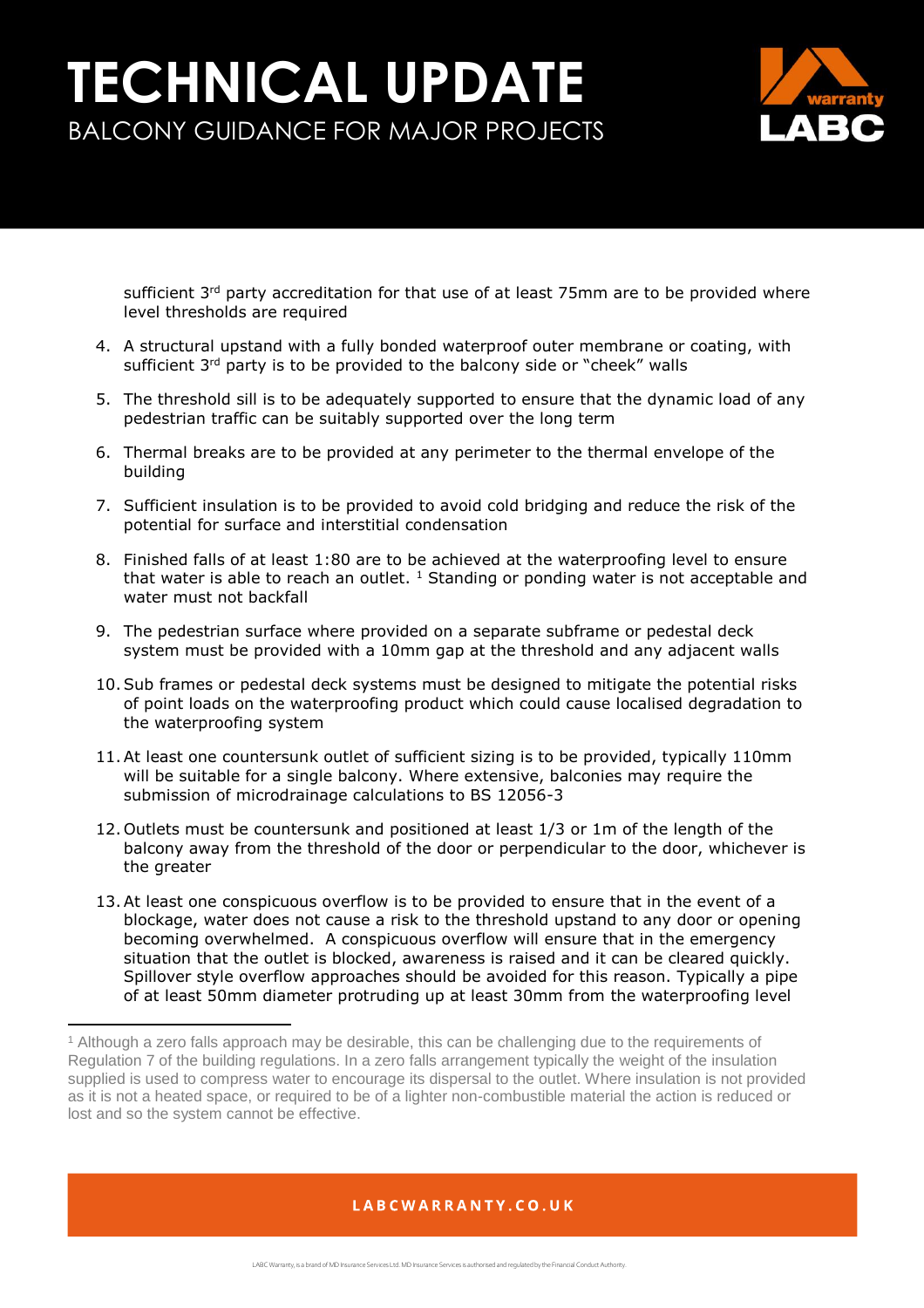

surface datum will be a suitable provision <sup>2</sup>

- 14. The design must ensure that no storm water is discharged from balcony to balcony or roof to roof. At the leading edge, a suitably designed upstand kerb can assist with this aim and provide a fixing point for guarding
- 15. Materials and produced must be provided with  $3<sup>rd</sup>$  party accreditation to ensure their suitability for use

*[Back to contents](#page-0-0)*

l

<sup>&</sup>lt;sup>2</sup> Where two outlets are specified rather than one outlet and one overflow or warning pipe it will not be clear that in the event of blockage that maintenance of that blockage is required. Without this warning, the likely cause of the first blockage may cause a follow on to block the second and resultantly cause both outlets to block, resulting in risk of water damage to the home. Resultantly an outlet and an overflow is the recommended approach.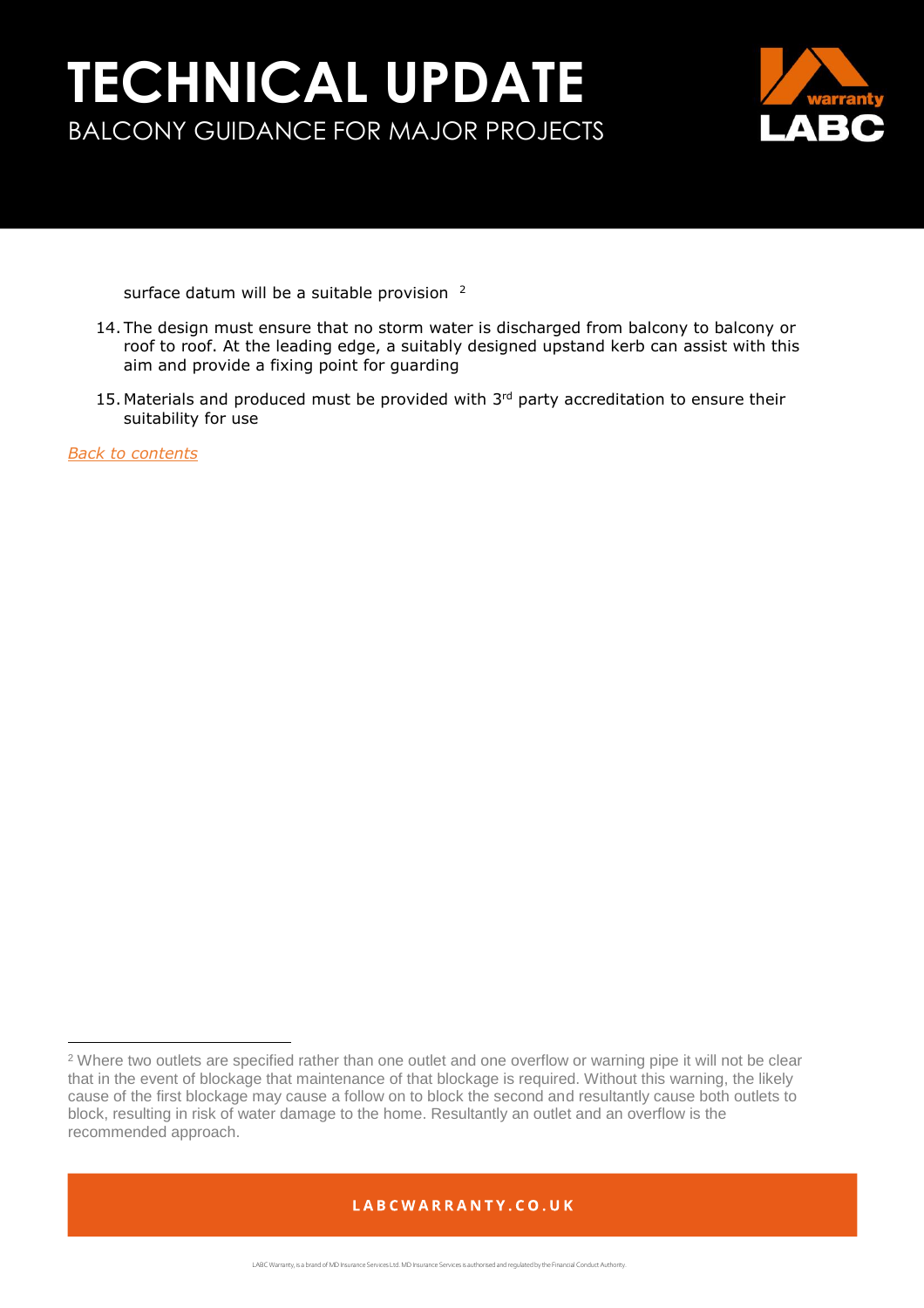

## **Recommendations for inset or semi-inset balcony drainage**

The below diagram is one which demonstrates how the principles in this guidance could be applied to produce an acceptable design for an inset balcony:



*Red line shows 1/3 of projecting length of balcony. Details relating to pedestrian surface and guarding omitted for clarity.* 



*Yellow denotes upstand. Mitre approach above may assist the designer to minimise build up height for falls.*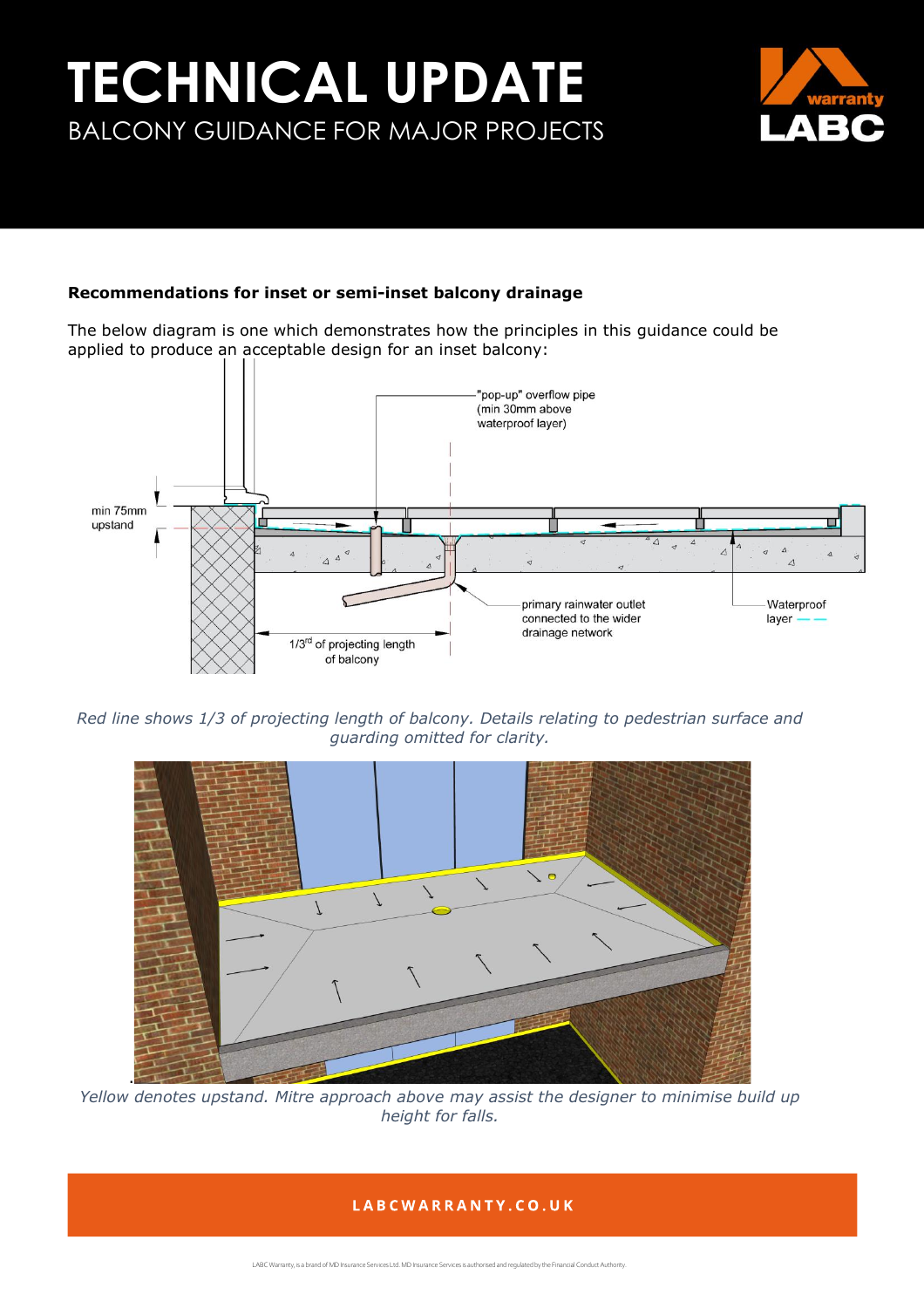

The outlet should not be positioned adjacent to the threshold. It is recommended that the outlet is positioned at any point between the leading edge and 1/3 of the length of the balcony from the threshold as per the below detailing.

A conspicuous overflow should be provided. It is recommended a "pop up" overflow pipe protruding 30mm above the waterproofing layer is provided. It should be positioned in the zone between the threshold and 1/3 of the projecting length along the balcony. It may be offset to the side. The 'telltale;' overflow should discharge to the balcony below to allow for notification of the building management that the primary outlet is blocked. The capacity of the overflow should be not less than that of the outlet. Over flows should be positioned as close to the outlets as possible to avoid rainwater build up on roofs.

Piped or weir perimeter overflows can be acceptable but will not in many circumstances necessarily provide clear and immediate warning to a building user a blockage has occurred.

Where two falls intersect, a minimum finished fall of 1:80 along the mitre should be provided to prevent backfalling.

In the event it is proposed, the use of a stack which has breaks to allow water to flow into an open hopper at each level is to be carefully considered on a case by case basis, as a drainage approach as these outlets risk blockage without proper maintenance. Careful siting of these outlets is critical to the acceptability of this approach to mitigate this risk.

*[Back to contents](#page-0-0)*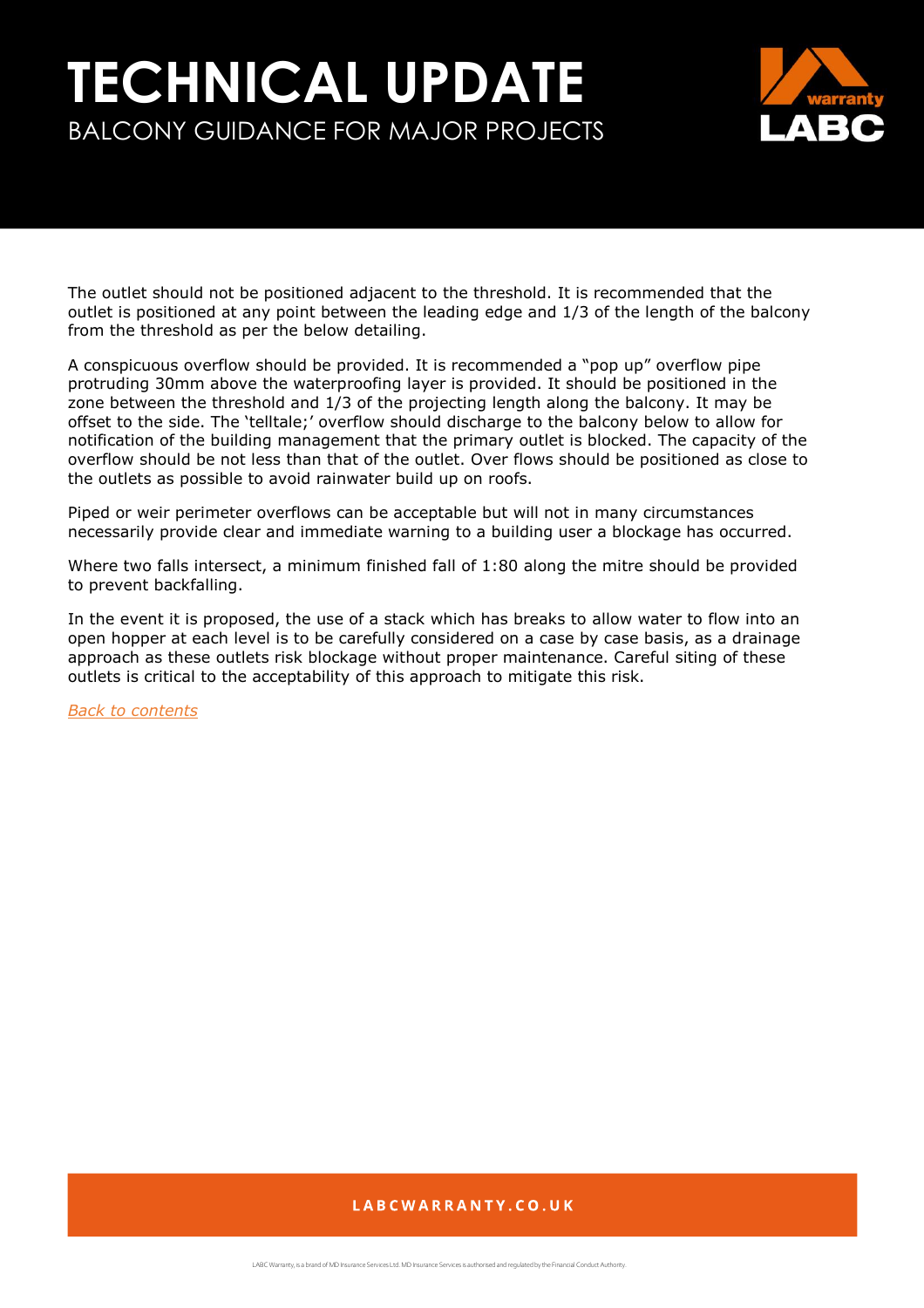

## **2. Projecting balcony – edge drained**

Where a balcony which fully projects from the thermal envelope of the building is specified, positively drained, edge drained or free drained approaches may be employed. Although the Functional Requirements may be met with regard to meeting the minimum standard with the scope of a latent defects structural warranty, it is for the designer to consider the advantages and disadvantages of these approaches and the potential impact to those in and around buildings.

### Requirements:

- 1. A waterproof threshold upstand of at least 75mm is to be provided. The sill may be level with the pedestrian surface but a gap of at least 10mm between the building envelope and the pedestrian surface is to be maintained
- 2. Any storm water must disperse at the furthest leading edge of the building and be remote from the façade. Pedestrian substrate boards where provided should be grooved, fall away from the building and run perpendicular to the façade of the building
- 3. An impervious soffit collection tray is to be provided, falling away from the façade to the leading edge to allow water to discharge away from the building envelope
- 4. For effective edge drainage, a linear gap is to be provided and must create at least a permanent 20mm wide opening at the leading edge. It should be continuous across the entirety of the width of the balconies leading edge. Chutes or pipes draining directly to open area are not acceptable. Any edge draining approaches should ensure as much as practicable that drainage should not be interrupted, for example by any supporting structure or similar
- 5. The design of the drainage should not drain from one balcony or roof to another
- 6. Between non-combustible decking boards gaps between 6mm and 8mm are to be provided between each board. Sizing of gaps it creates a health and safety risk to users – risk of entrapment of walking sticks, stiletto heels, or wheelchairs must be avoided and shown to have been considered in the design. Where decking boards are used at the pedestrian surface level, grooved decking boards are to be provided to promote the shedding of water at the leading edge of the projecting balcony
- 7. At the base of any stack of any balconies, provision for landscaping drainage must be provided as part of the design to ensure that at the base of the stack, water does not pond at ground or podium level. Paths should be avoided in areas beneath balcony stacks that utilise an edge drained approach or suitable protection for pedestrians provided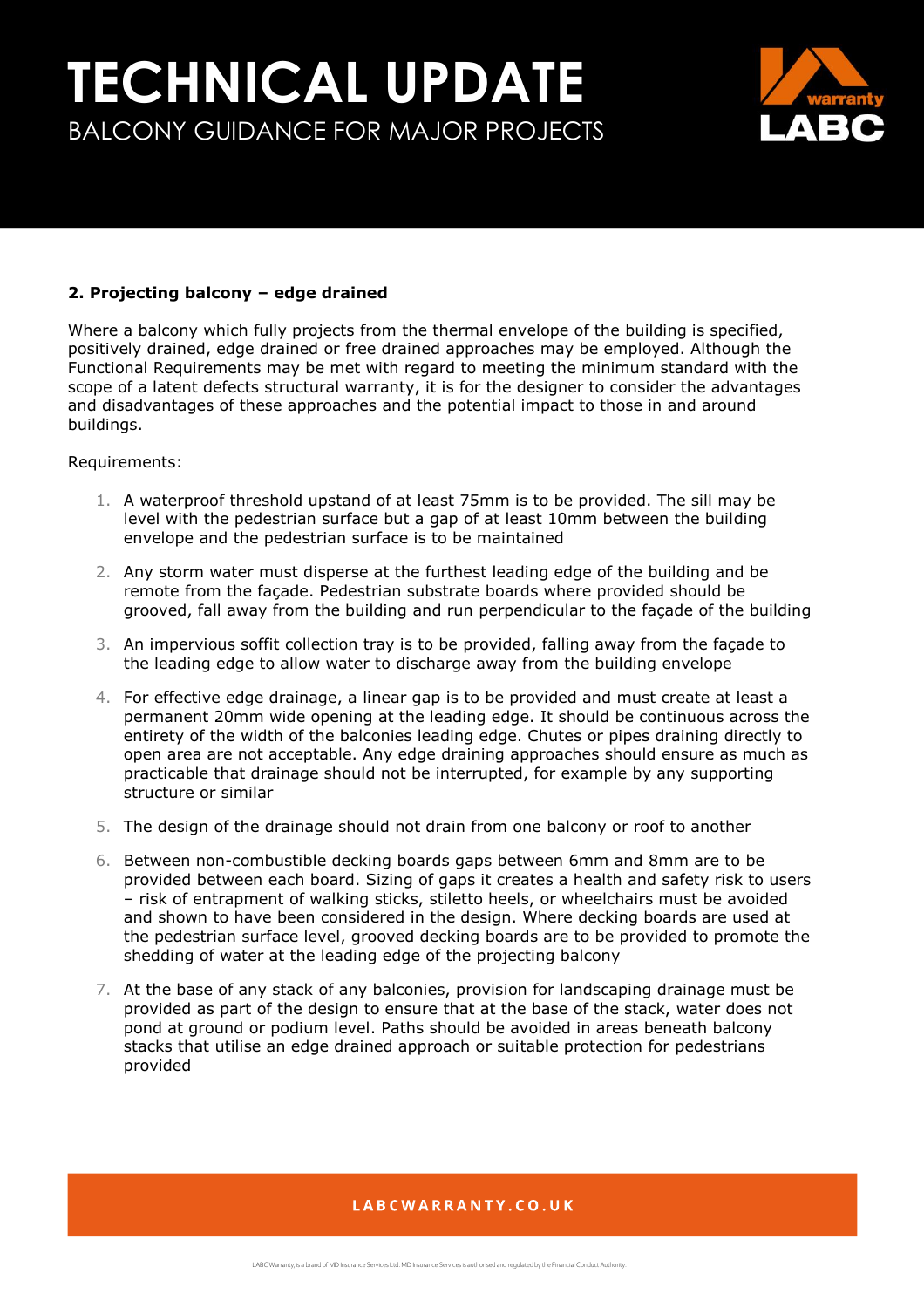



*Figure 1 - Examples of acceptable drainage approaches for projecting balconies.* 

## LABCWARRANTY.CO.UK

LABC Warranty, is a brand of MD Insurance Services Ltd. MD Insurance Services is authorised and regulated by the Financial Conduct Authority.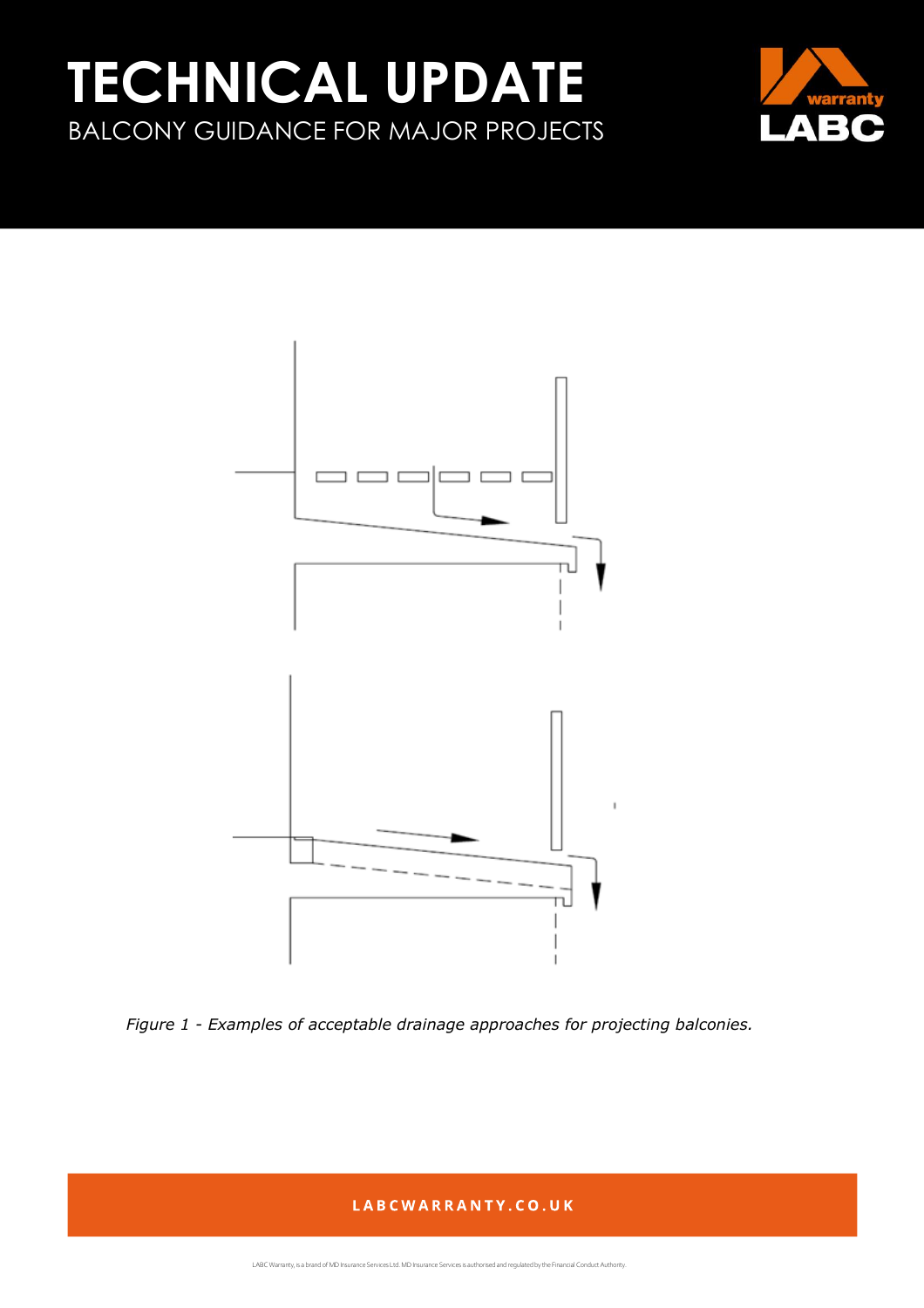

## **3. Projecting balcony - free draining**

Where a free draining approach is used, water is not collected on a membrane or impervious surface but allowed to dissipate through a number of perforations in the balcony substrate, meaning that any hydraulic head of water is avoided. The pedestrian surface is designed to ensure that water is not collected and stored in any way. The pedestrian surface and the water collecting surface are the same.

Requirements:

- 1. Balcony surfaces must be orientated to fall away from the building so that water cannot track back toward the building. Standing water is not acceptable
- 2. All projecting balconies where free draining, the support arms must be designed in such a way to prevent water tracking along their underside toward the building. Where this risk is not managed, water may run down the façade, giving a greater likelihood of penetrative damp and staining. Drip edge breaks in the support structure and component design to allow water to track away from the building will mitigate this risk
- 3. A structural upstand of not less than 75mm consisting of a fully bonded waterproof outer membrane or coating, with sufficient  $3<sup>rd</sup>$  party accreditation for that use is to be provided where level thresholds are required
- 4. A 10mm gap between the façade and pedestrian surface is be provided to avoid run off water overly wetting the façade. Supporting bracketry connections to the main building are to be sealed so that they are weathertight to any potential prevent moisture ingress entering the building
- 5. The free draining approach must meet both of the following criteria:
	- a. As-built gaps between planks or slabs should be between 6 mm to 8 mm to achieve effective drainage whilst minimizing the risk of discomfort to users with enhanced needs. This spacing must be closely controlled. As-built gaps of 10 mm to 12 mm should be maintained around the perimeter of the pedestrian surface to facilitate good drainage and the sides of any balcony proposed must not abut the weatherproof envelope
	- b. Where the design is to provide perforated draining, the position and sizing of the perforations or open grid should be consistently and regularly applied across the entire surface of the balcony. Openings, either perforated or linear should provide a total free draining area of at least 5% of the overall surface area and provide a solution which ensures water is instantly dissipated from the pedestrian surface
- 6. Where non-combustible decking boards are used at the pedestrian surface level, grooved decking boards are to be provided to promote the shedding of water at the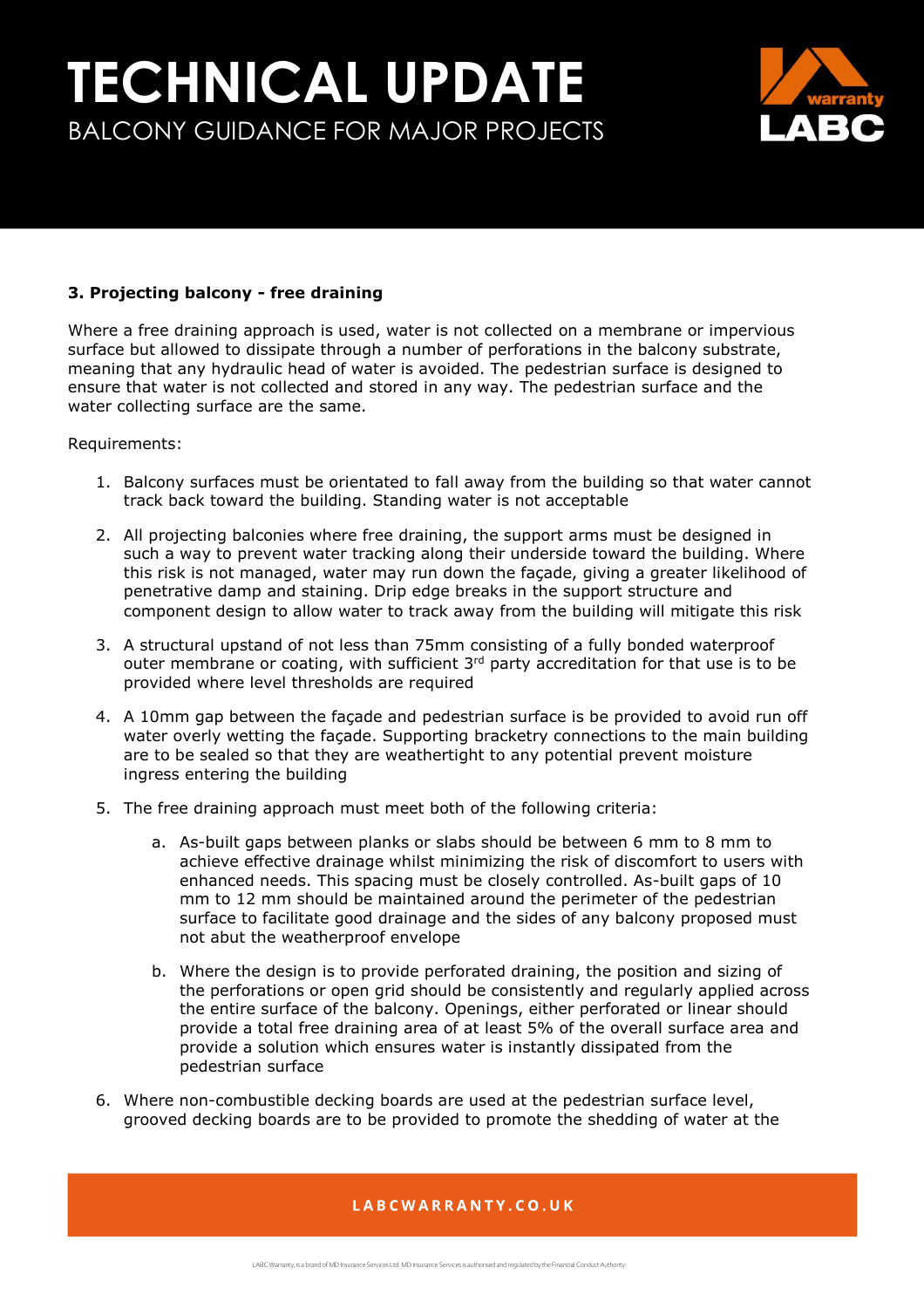

leading edge

- 7. The design should ensure that the supporting structure does not locally interfere with the drainage path or prevent free draining of the balcony area
- 8. Free draining balconies are only acceptable where they project from the thermal envelope of the building and project a maximum of 2500mm from the threshold the balcony serves



*Figure 2 – Yellow denotes upstand. Details relating to non-combustible pedestrian surface and guarding omitted for clarity.*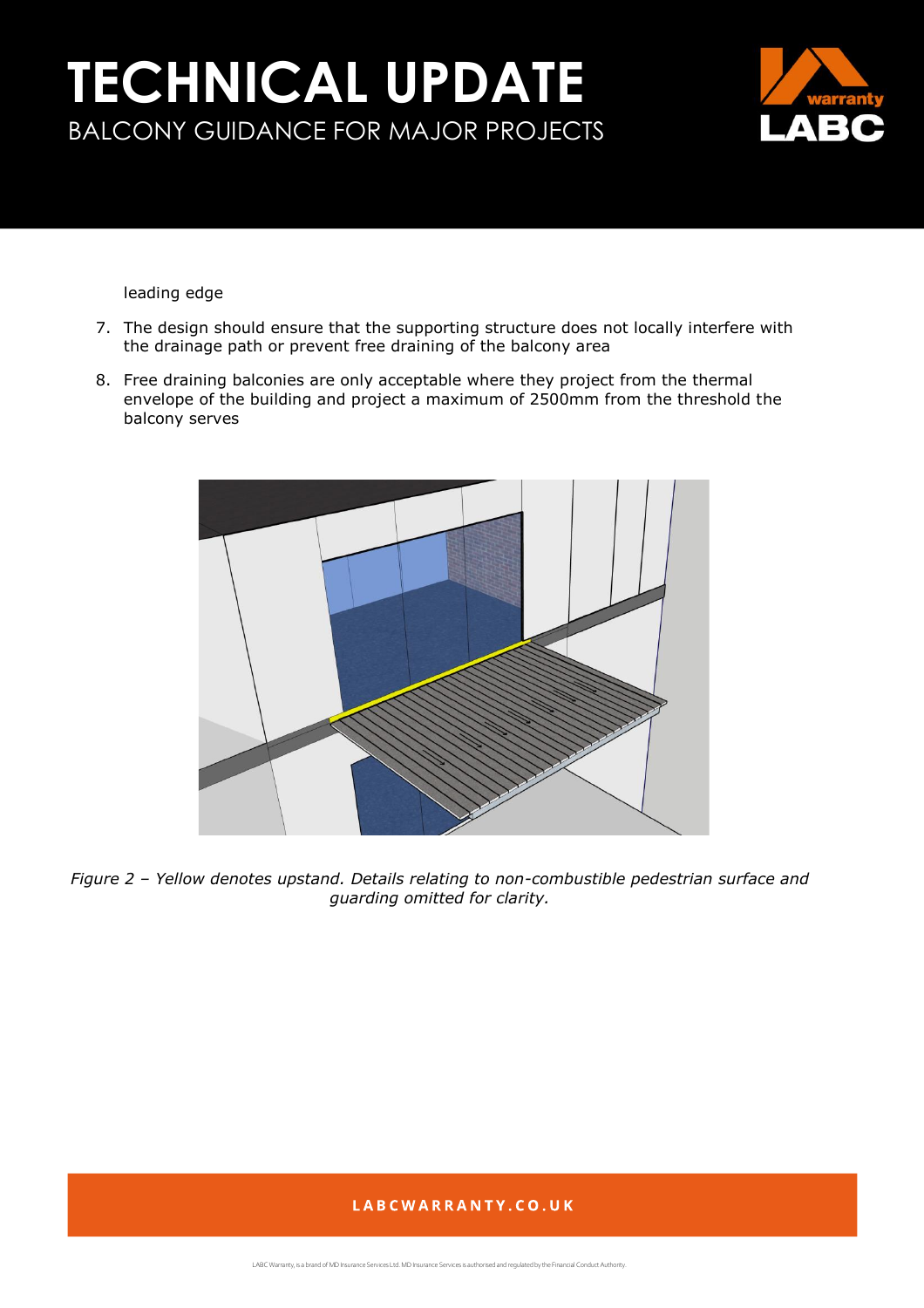



*Figure 3 - Underside view (as figure 2 above, details have been removed for clarity)]*

## *[Back to contents](#page-0-0)*

## <span id="page-19-0"></span>**5. Installation and testing requirements**

Quality assurance and record keeping system should be provided at pre-construction to ensure that standards of workmanship can be demonstrated throughout installation.

## **Testing and final inspection**

For all balconies, prior to request for acceptance it is good practice to test the operation of the balconies with a 'bucket test.' This is where a bucket of water is poured over the surface of the balcony and adjacent to the threshold of the door and the outcome recorded to ensure proper operation of the outlet and the overflow where appropriate. Although the volume of water will be greater than in operation, it will show the effectiveness of the drainage approach including drainage paths and highlight any issues relating to the drainage, such as backfalling occurring. It is recommended that this is included in the site Inspection and Test Plan.

Where a waterproofing product such as a membrane or coating has been provided, additional testing may be requested such as peel tests to ensure sufficient bonding has taken place between the substrate and the waterproofing product.

The site team should check the all elements, including the guarding, pedestrian surface and door sills complete for each plot prior to requesting final inspection.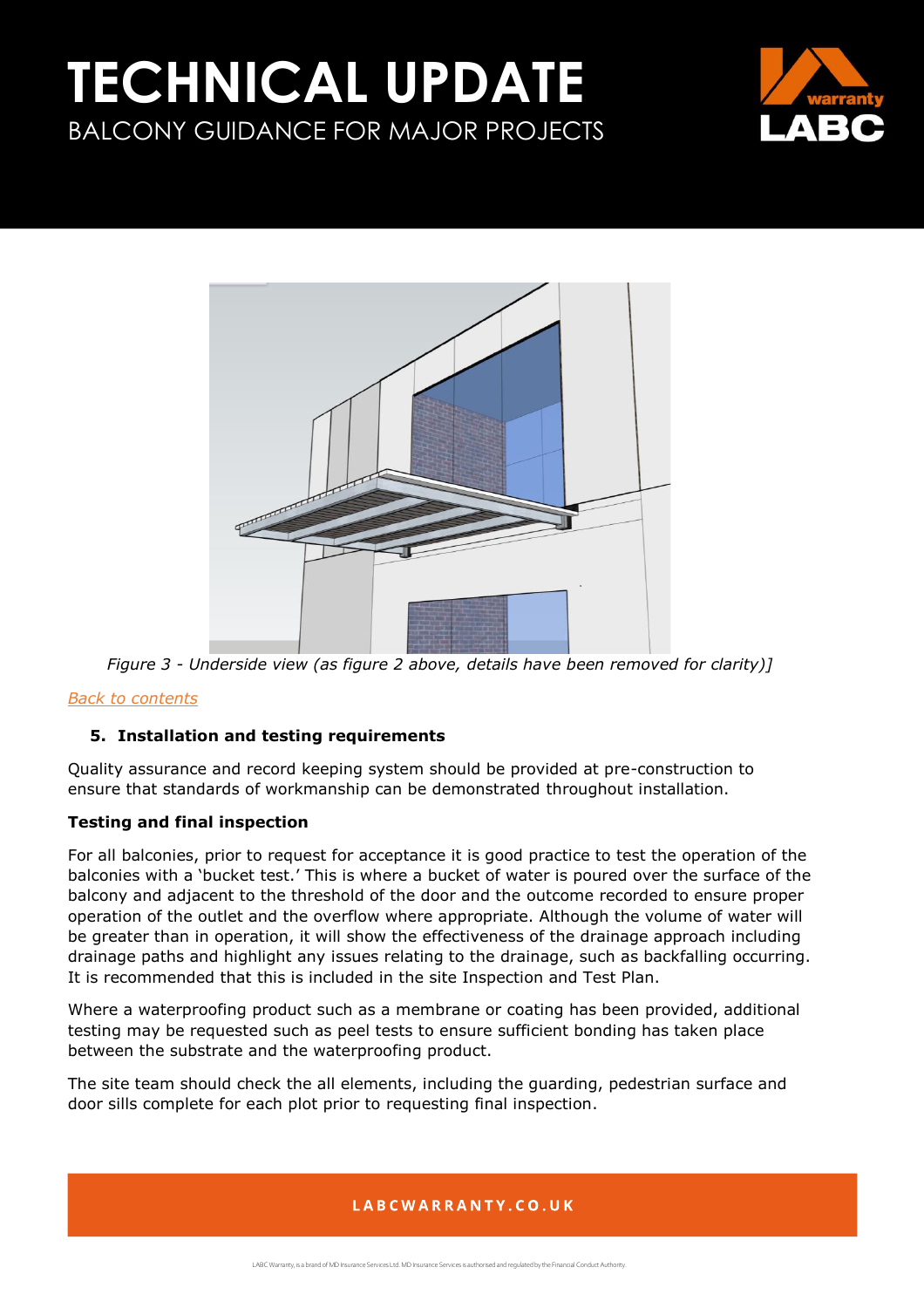

### <span id="page-20-0"></span>**6. Operations and maintenance**

The developer should have in place an Operation and Maintenance manual (O&M) and should identify:

- 1. Definitive confirmation of which party will be responsible for the annual maintenance of the balcony
- 2. Confirm outline of the drainage approach and a plan location of the outlet and overflow provision where provided
- 3. Confirm the materials used and their associated 3rd party accreditation or datasheets

*[Back to contents](#page-0-0)*